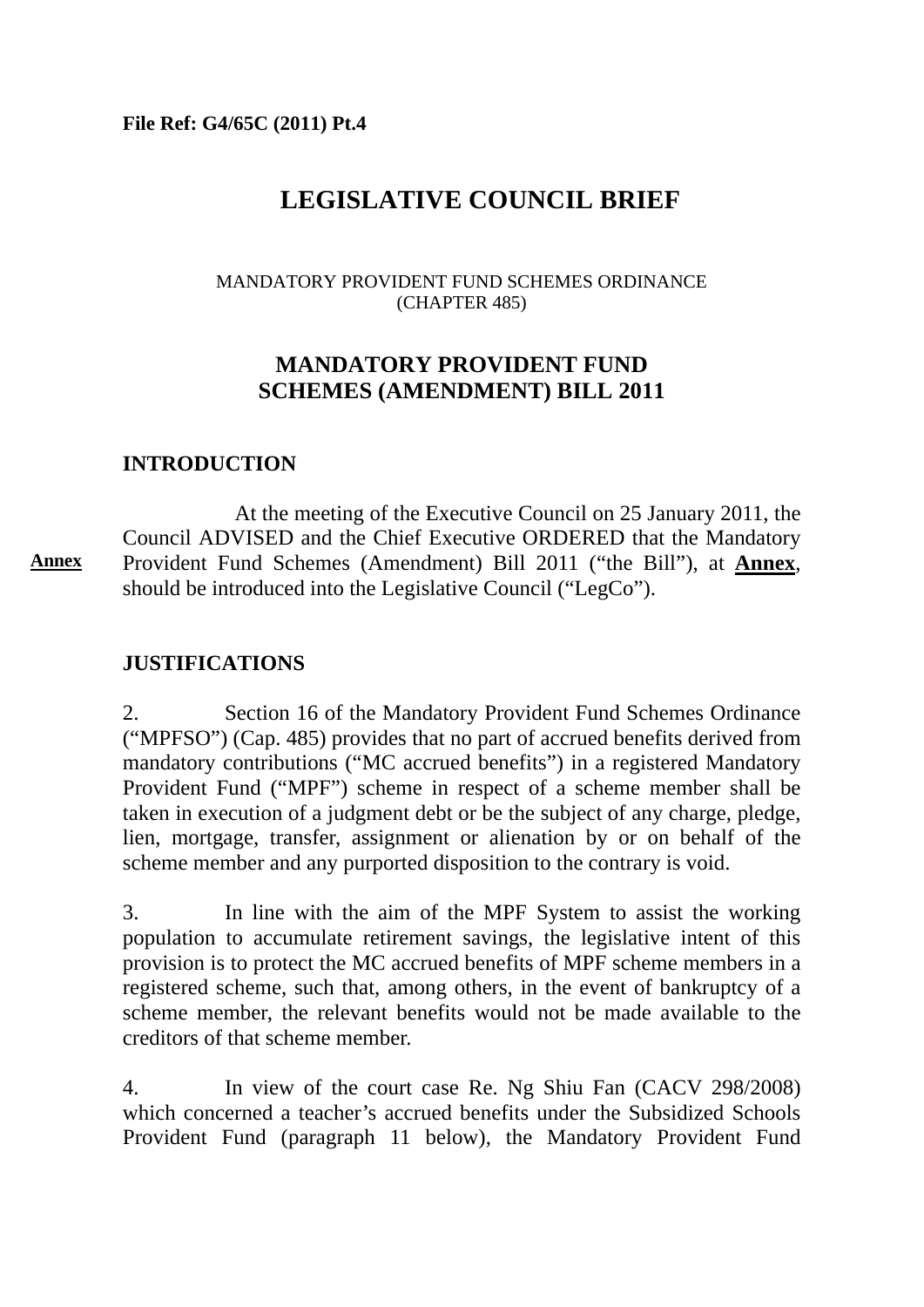Schemes Authority ("MPFA") and the Government have reviewed section 16 of the MPFSO and considered that legislative amendment is required to make it expressively clear that the MC accrued benefits of a bankrupt MPF scheme member in a registered MPF scheme are protected against vesting in a trustee-in-bankrupt ("TIB").

### **OTHER OPTIONS**

5. The proposal is to clarify the intended effect of section 16 of the MPFSO. There is no alternative option other than legislative amendment.

### **THE BILL**

6. The Bill adds a new subsection to section 16 of the MPFSO to the effect that if a scheme member is adjudicated bankrupt, the right or entitlement of the scheme member to any MC accrued benefits in a registered scheme is excluded from the property of the scheme member for the purposes of the Bankruptcy Ordinance (Cap. 6).

### **LEGISLATIVE TIMETABLE**

7. The legislative timetable is as follows -

| Publication in the Gazette                                               |         | 18 February 2011 |
|--------------------------------------------------------------------------|---------|------------------|
| <b>First Reading and Commencement</b><br>of Second Reading Debate        |         | 2 March 2011     |
| Resumption of Second Reading<br><b>Committee Stage and Third Reading</b> | Debate. | to be notified   |

### **IMPLICATIONS OF THE PROPOSAL**

8. The legislative proposal is in conformity with the Basic Law, including the provisions concerning human rights. The Bill will not affect the current binding effect of the MPFSO. The Bill itself has no financial, civil service, economic, productivity, environmental and sustainability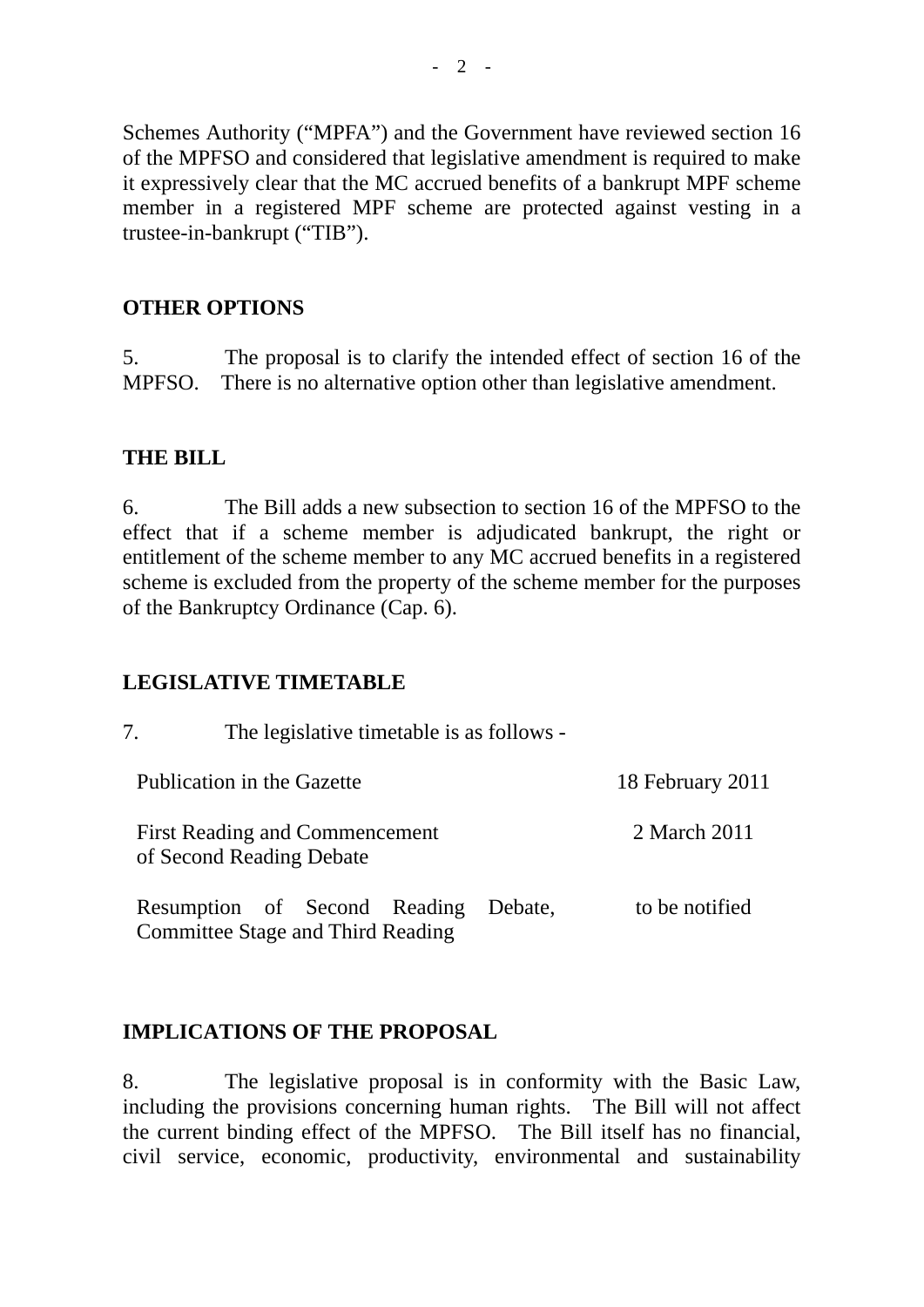implications.

### **PUBLIC CONSULTATION**

9. We briefed the LegCo Panel on Financial Affairs on the legislative proposal on 29 November 2010. Members of the Panel indicated their support.

### **PUBLICITY**

10. The Bill will be gazetted on 18 February 2011. A press release will be issued. A spokesman will be available to answer media and public enquiries.

### **BACKGROUND**

11. In Re. Ng Shiu Fan concerning the Subsidized School Provident Fund Rules (Cap. 279, sub. leg. D) made under the Education Ordinance (Cap. 279), which was considered by the Court of Appeal in 2009, questions considered by the Court of Appeal include, inter alia, whether the entitlement of a former subsidized school teacher who is a discharged bankrupt to his contribution to the Subsidized Schools Provident Fund formed part of his "estate" and vested in TIB when he was adjudged bankrupt. The Court of Appeal has granted leave to appeal to the Court of Final Appeal regarding the case.

12. The purpose of the Bill is to clarify the legislative intent as set out in paragraph 3 above. It will not affect the existing operation of the MPFSO, including the continued statutory obligation of a bankrupt scheme member who remains in employment to make mandatory contributions; and the existing arrangement adopted by the Official Receiver's Office which is already premised on the understanding that the existing section 16 of the MPFSO has the effect of protecting MC accrued benefits in an MPF scheme from automatic vesting in a TIB.

### **ENQUIRIES**

13. Enquiries in relation to the LegCo Brief should be directed to Mr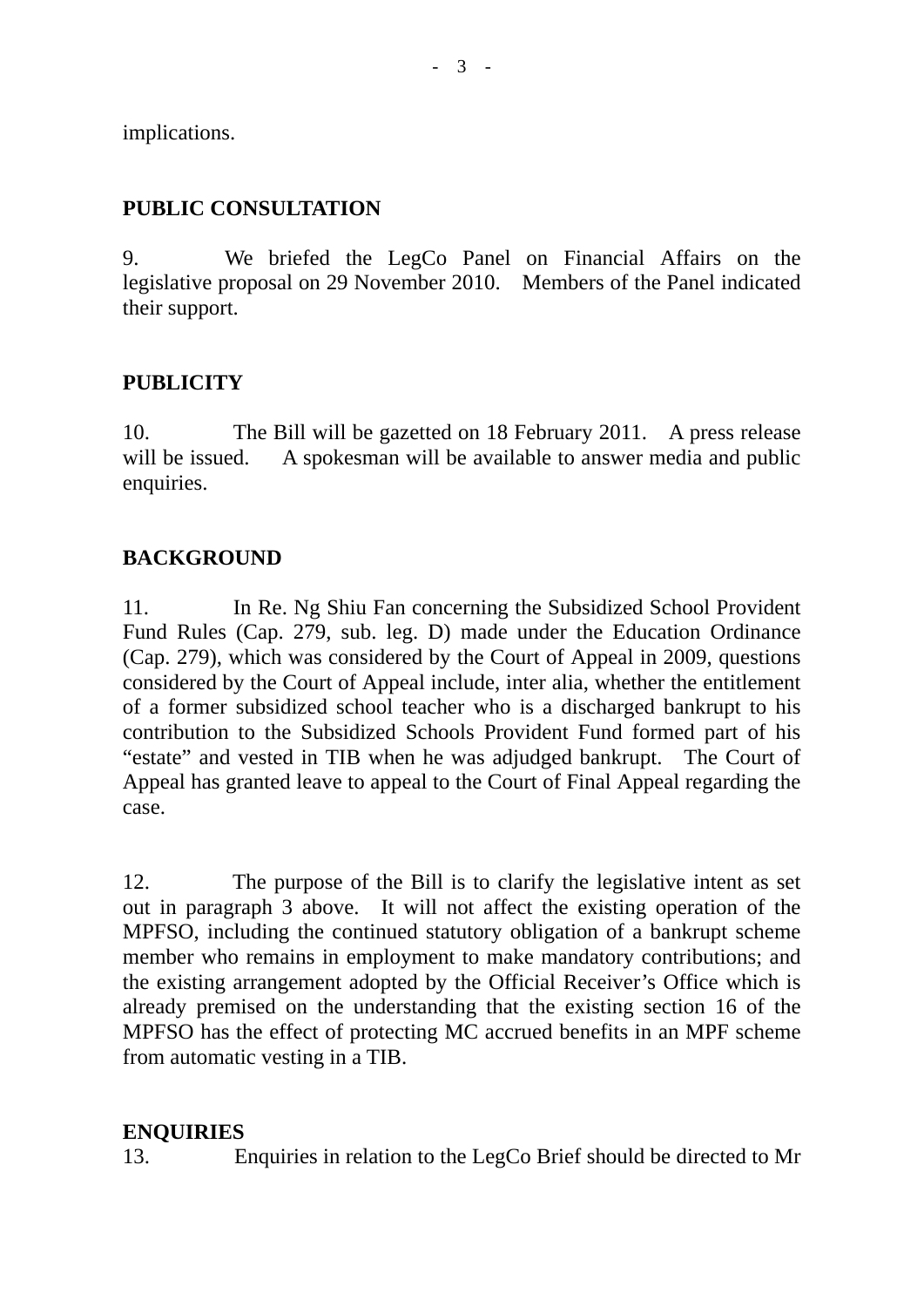Frederick Yu, Assistant Secretary for Financial Services and the Treasury (Financial Services) at 2527 1181.

**Financial Services and the Treasury Bureau 16 February 2011**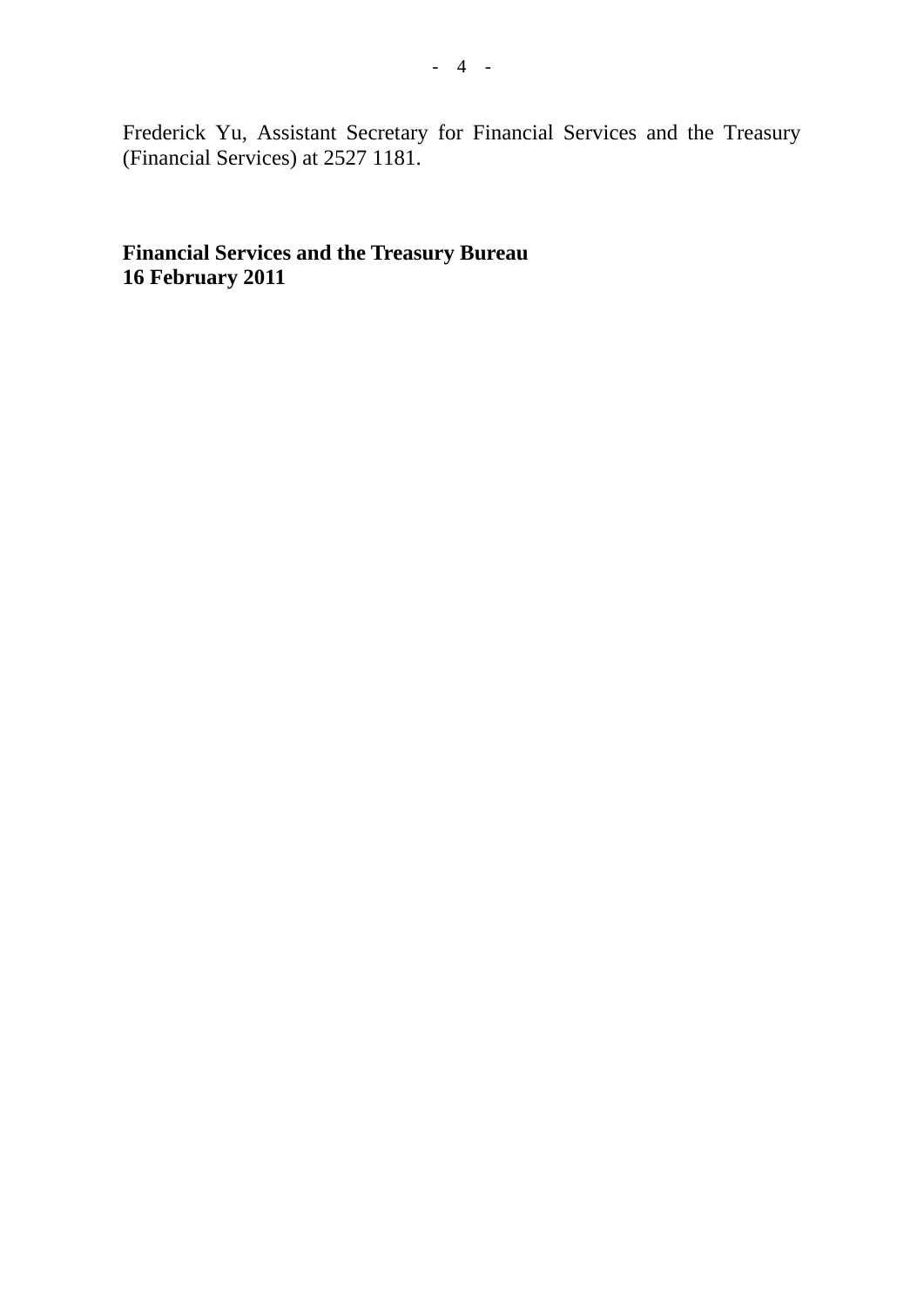Clause 1 and 1 and 2 and 2 and 2 and 2 and 2 and 2 and 2 and 2 and 2 and 2 and 2 and 2 and 2 and 2 and 2 and 2

# A BILL

# To

Amend the Mandatory Provident Fund Schemes Ordinance to provide explicitly that the statutory protection of accrued benefits under section 16 of the Ordinance covers the bankruptcy of a scheme member and to rectify a clerical error.

Enacted by the Legislative Council.

# **1. Short title**

This Ordinance may be cited as the Mandatory Provident Fund Schemes (Amendment) Ordinance 2011.

# **2. Mandatory Provident Fund Schemes Ordinance amended**

The Mandatory Provident Fund Schemes Ordinance (Cap. 485) is amended as set out in sections 3 and 4.

# **3. Section 2 amended (Interpretation)**

Section 2(1), Chinese text, definition of  $\mathcal{H}\mathcal{H}$ 

# **Repeal**

"袓" (wherever appearing)

# **Substitute**

"神".

# **4. Section 16 amended (Protection of accrued benefits)**

(1) After section  $16(1)$ —

**Add**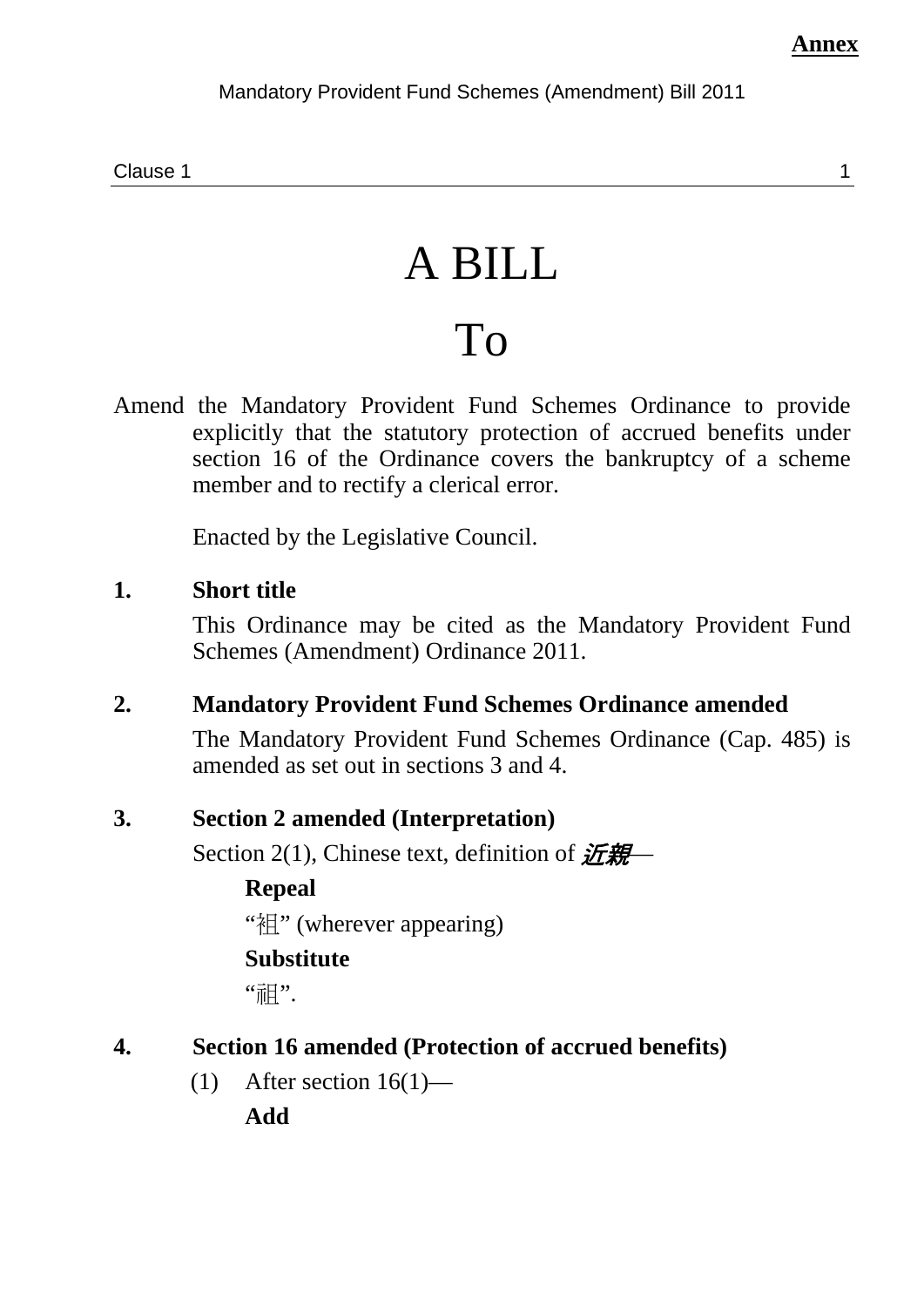- "(1A) To avoid doubt, if a scheme member is adjudicated bankrupt, the right or entitlement of the scheme member to any accrued benefits in a registered scheme is excluded from the property of the scheme member for the purposes of the Bankruptcy Ordinance (Cap. 6).".
- (2) Section 16(2)—

# **Repeal**

"Subsection (1) applies"

# **Substitute**

"Subsections (1) and (1A) apply".